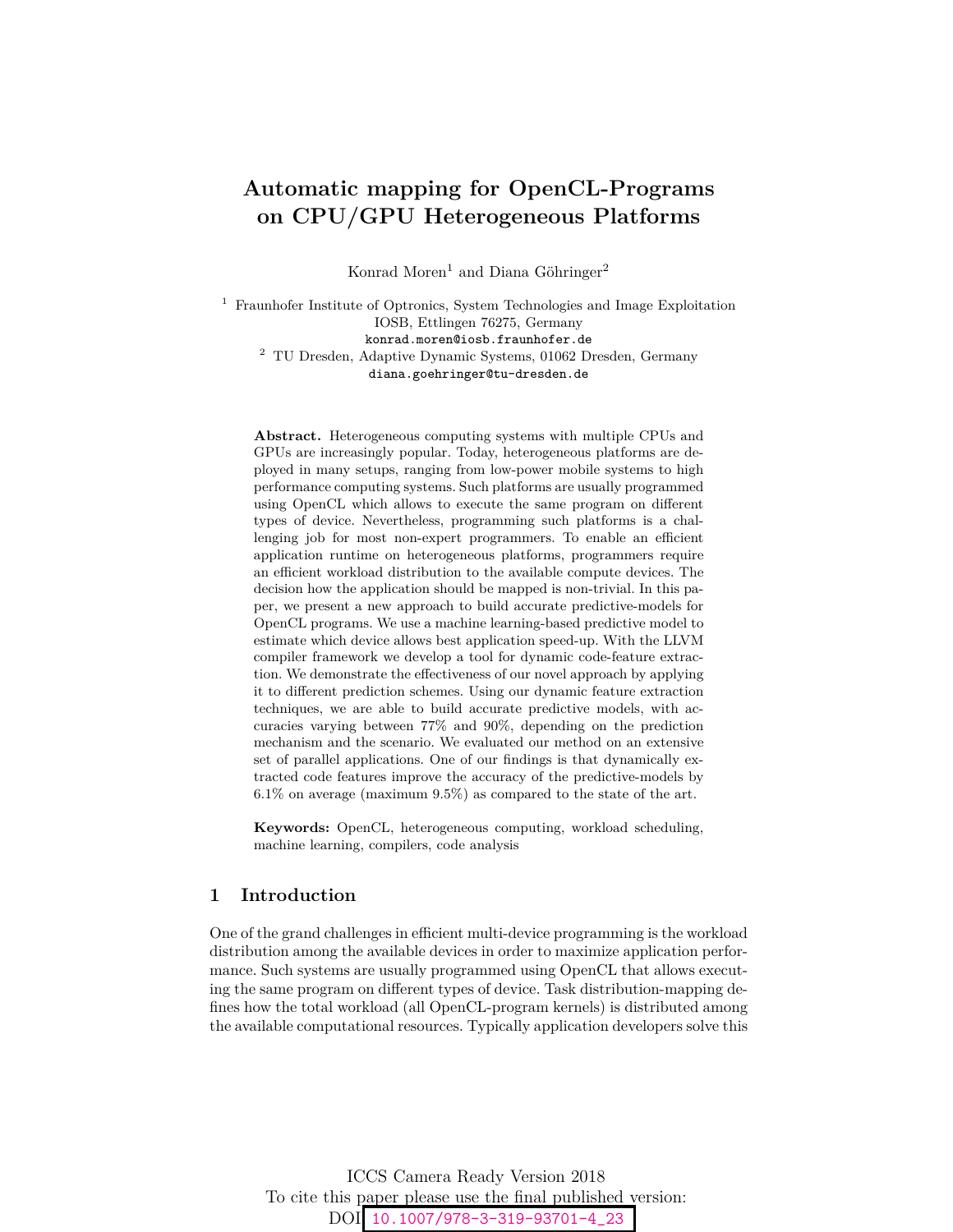problem experimentally, where they profile the execution time of kernel function for each available device and then decide how to map the application. This approach error prone and furthermore, it is very time consuming to analyze the application scaling for various inputs and execution setups. The best mapping is likely to change with different: input/output sizes, execution-setups and target hardware configurations [1, 2]. To solve this problem, researchers focus on three major performance-modeling techniques on which mapping-heuristic can be based: simulations, analytical and statistical modeling. Models created with analytical and simulation techniques are most accurate and robust[3], but they are also difficult to design and maintain in a portable way. Developers often have to spend huge amount of time to create a tuned-model even for a single target architecture. Since modern hardware architectures are rapidly changing those methods are likely to be out of the date. The last group, statistical modeling techniques overcome those drawbacks, where the model is created by extracting program parameters, running programs and observing how the parameters variation affects their execution times. This process is independent of the target platform and easily adaptable. Recent research studies [4, 5, 6, 7, 8, 9] have already proved that predictive models are very useful in wide range of applications. However, one major concern for accurate and robust model design is the selection of program features.

Efficient and portable workload mapping requires a model of corresponding platform. Previous work on predictive modeling [10, 11, 12, 13] restricted their attention to models based on features extracted statically, avoiding dynamic application analysis. However, performance related information, like the number of memory transactions between the caches and main memory, is known only during the runtime.

In this paper, we present a novel method to dynamically extract code features from the OpenCL programs which we use to build our predictive models. With the created model, we predict which device allows the best relative application speed-up. Furthermore, we developed code transformation and analysis passes to extract the dynamic code features. We measure and quantify the importance of extracted code-features. Finally, we analyze and show that dynamic code features increase the model accuracy as compared to the state of the art methods. Our goal is to explore and present an efficient method for code feature extraction to improve the predictive model performance. In summary:

- **–** We present a method to extract OpenCL code features that leads to more accurate predictive models.
- **–** Our method is portable to any OpenCL environment with an arbitrary number of devices. The experimental results demonstrate the capabilities of our approach on three different heterogeneous multi-device platforms.
- **–** We show the impact of our newly introduced dynamic features in the context of predictive modeling.

This paper is structured as follows. Section 2 gives an overview of the related work. Section 3 presents our approach. In Section 4 we describe the experiments.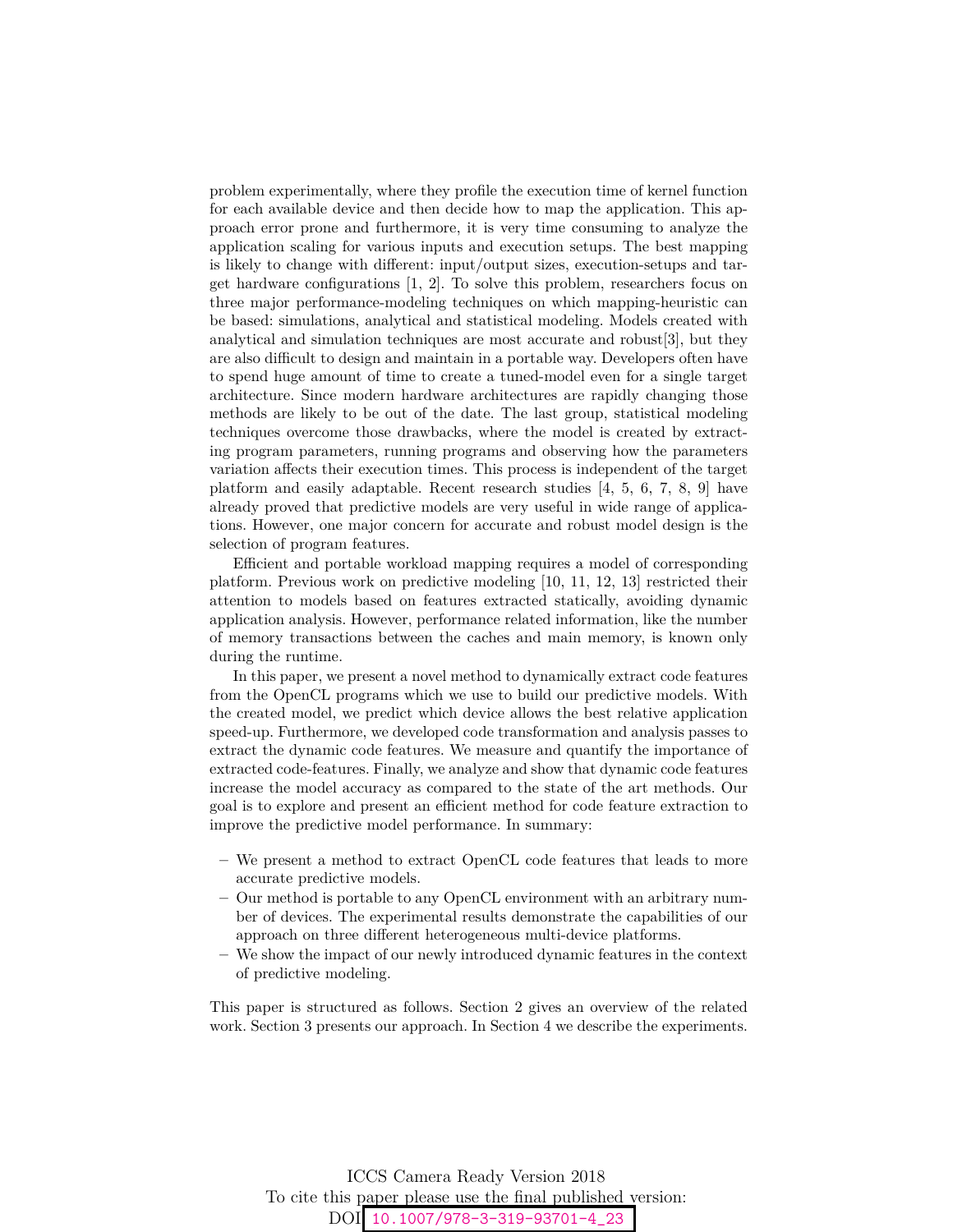In Section 5 we present results and discuss the limitations of our method. In the last section, we draw our conclusion and show directions for the future work.

# **2 Background and Existing Approaches**

Several related studies have tackled the problem of feature extraction from OpenCL programs, followed by the predictive model building.

Grewe[10] et al. proposed a predictive model based on static OpenCL code features to estimate the optimal split kernel-size. Authors present that the estimated split-factor can be used to efficiently distribute the workload between the CPU and the GPU in a heterogeneous system.

Magni[11] et al. presented the use of predictive modeling to train and build a model based on Artificial Neural Network algorithms. They predict the correct coarsening factor to drive their own compiler tool-chain. Similarly to Grewe they target almost identical code features to build the model.

Kofler<sup>[12]</sup> et al. build the predictive-model based on Artificial Neural Networks that incorporates static program features as well as dynamic, input sensitive features. With the created model, they automatically optimize task partitioning for different problem sizes and different heterogeneous architectures.

Wen[13] et al. described the use of machine learning to predict the proper target device in context of a multi-application workload distribution system. They build the model based on the static OpenCL code features with few runtime features. They included environment related features, which provide only information about the computing-platform capabilities. This approach is most related to our work. They also study building of the predictive model to distribute the workloads in a context of the heterogeneous platform.

One observation is that all these methods extract code features statically during the JIT compilation phase. We believe, that our novel dynamic code analysis, can provide more meaningful and valuable code features. We justify our statement by profiling the Listing 1.1.

```
<sup>1</sup> kernel<br><sup>2</sup> void f
 2 void floydWarshall( global uint * pathDist, global uint * path,<br>3 const uint numNodes, const uint pass)
 4 {
 5 const int xValue = get_global_id(0);% const int yValue = get_global_id(1);<br>7 const int oldWeight = pathDist[yValue * numNodes + xValue];<br>8 const int tempWeight = (pathDist[yValue * numNodes + pass] +<br>9 pathDist[pass * numNodes + xValue]);
10 if ( tempWeight < oldWeight ){
11 pathDist [yValue * numNodes + xValue] = tempWeight;
12 path [ yValue * numNodes + xValue] = pass;
13 }}
```
**Listing 1.1.** AMD-SDK FloydWarshall kernel

The results are shown in Fig.1. These experiments demonstrate the execution times of the Listing 1.1 executed with varying input values (*numNodes*, *pass*) and execution-configurations on our experimental platforms. We can observe that even for a single kernel function, the optimal mapping considerably depends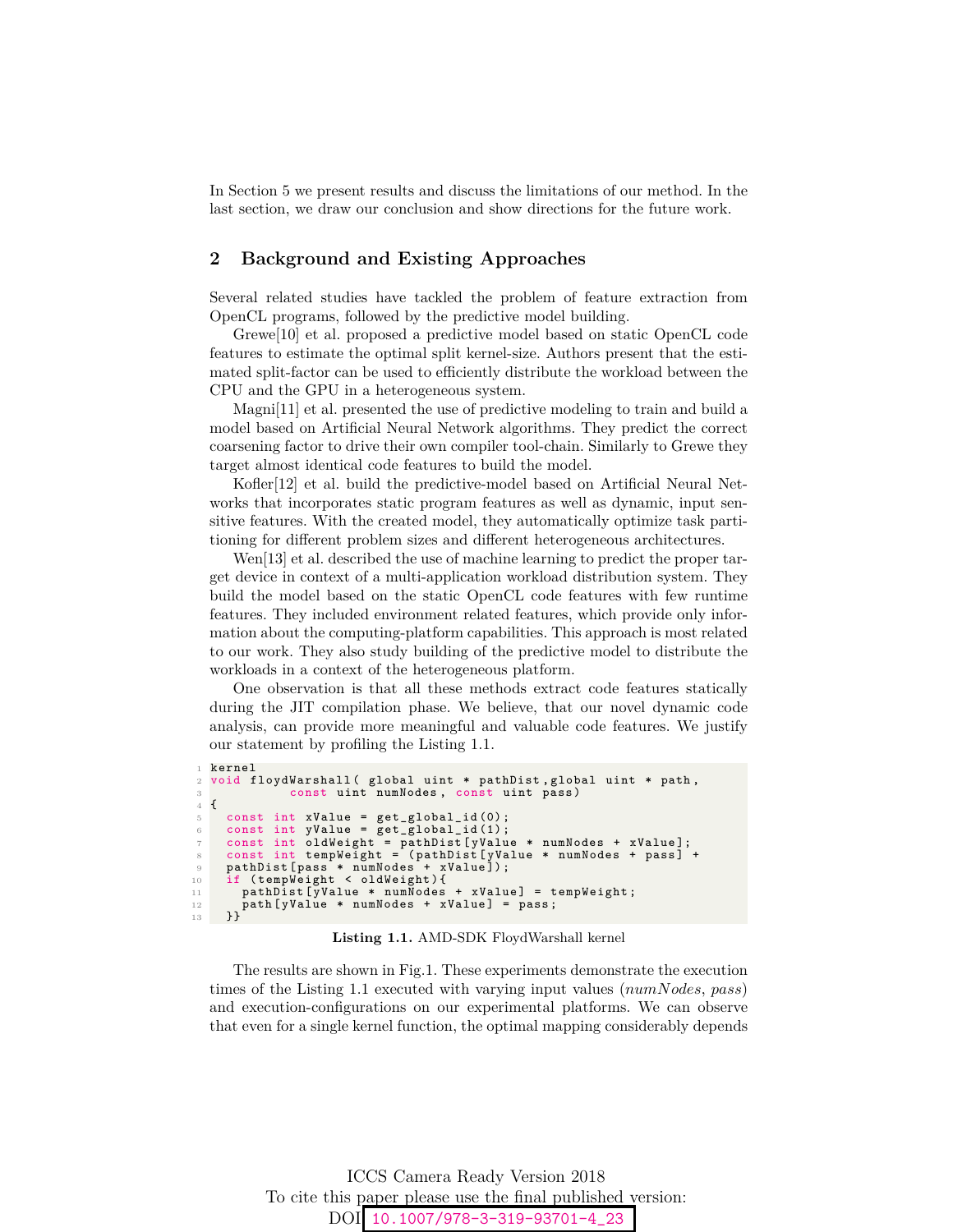

**Fig. 1.** Profiling results for an AMD-SDK FloydWarshall kernel function on test platforms. The target architectures are detailed in the Section 4.1. The Y-Axis presents the execution time in milliseconds, the X-Axis shows the varying number of nodes.

on the input/output sizes and the capabilities of the platform. In Listing 1.1 the arguments *numNodes* and *pass* control effectively the number of requested cache lines. According to our observations, many of the OpenCL programs rely on kernel input arguments, known only at the enqueuing time. In general, input values of OpenCL-function arguments are unknown at the compilation time. Many performance related information, like the memory access pattern, number of executed statements, could possibly be dependent on these parameters. This is a crucial shortcoming in previous approaches. The code-statements dependent on values known during the program execution are undefined and could not provide quantitative information. Since current state of the art methods analyze and extract code features only statically, new methods are needed. In the next section, we present our framework that addresses this problem.

# **3 Proposed Approach**

This section describes the design and the implementation of our dynamic feature extraction method. We present all the parts of our extraction approach: transformation and feature building. We describe which code parameters we extract and how we build the code features from them. Finally, we present our methodology to train and build the statistical performance model based on the extracted features.

#### **3.1 Architecture Overview**

Fig.2 shows the architecture of our approach. We modify and extend the default OpenCL-driver to integrate our method. First, we use the binary LLVM-IR rep-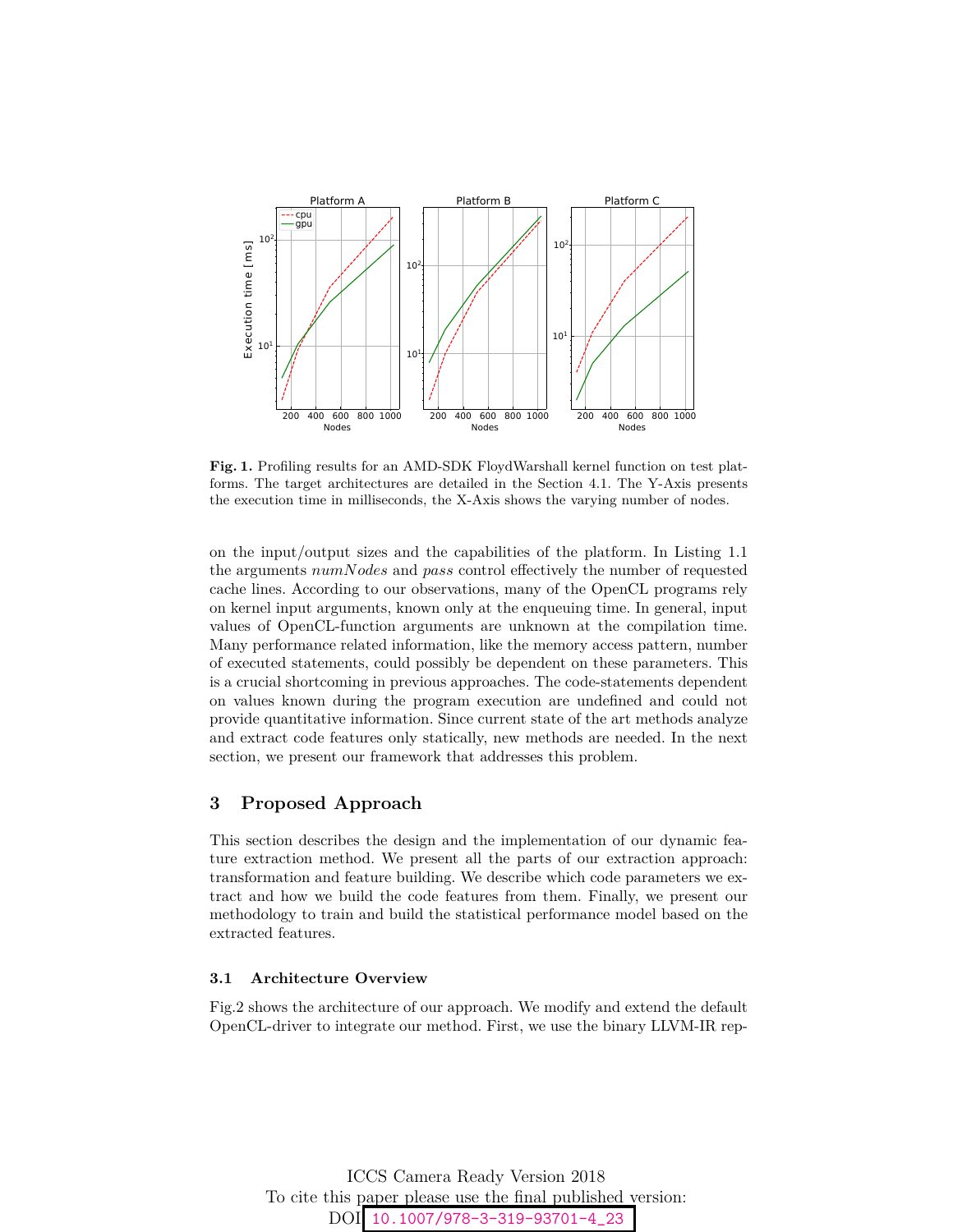

**Fig. 2.** Architecture of the proposed approach.

resentation of the kernel function and cache it in the driver memory ❶. We reuse IR functions during enqueing to the compute-device. During the enqueing phase, cached IR functions with known parameters are used as inputs to the transformation engine. At the time of enqueuing, the values of input arguments, the kernel code and the NDRange sizes are known and remain constant. A semantically correct OpenCL program always needs this information to properly execute [14]. Based on this observation, our transform module  $\bullet$  rewrites the input OpenCL-C kernel code to a simplified version.This kernel-IR version is analyzed to build the code features ❸. Finally we deploy our trained predictive model and embed it as a last stage in our modified OpenCL driver ❹. Following sections describe steps  $\mathbf{0}\text{-}\mathbf{0}$  in more details.

#### **3.2 Dynamic code feature analysis and extraction**

The modified driver extends the default OpenCL driver by three additional modules. First, we extend and modify the *clBuildP rogram* function in OpenCL API. Our implementation adds a caching system  $\bullet$  to reduce the overhead of invoking transformation and feature-building modules. We store internal LLVM-IR representations in the driver memory to efficiently reuse it in the transformation module ❷. Building the LLVM-IR module is done only once, usually at the application beginning. The transformation module ❷ is implemented within the *clEnqueueN dRangeKernel* OpenCL API function. This module rewrites the input OpenCL-C kernel code to a simplified version. The Fig.3 shows the transformation architecture. The module includes two cache objects, which store original and pre-transformed IR kernel functions. We apply transformations in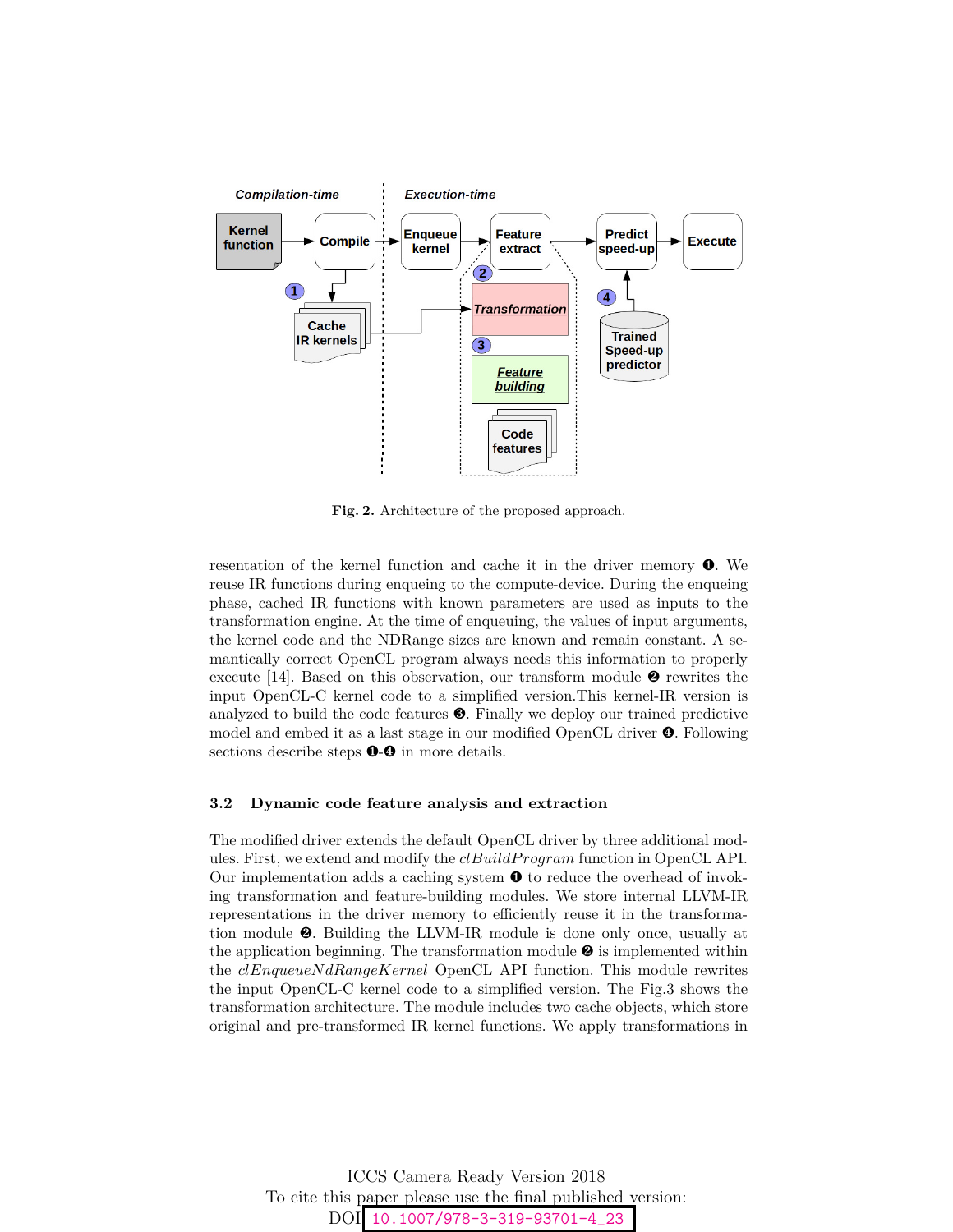

**Fig. 3.** Detailed view on our feature extraction module.

two phases *T*1 and *T*2. First phase *T*1, we load for a specific kernel name the IRcode created during ❶ and then wrap the code region with work-item loops. The wrapping technique is a known method described by Lee [15] and already applied in other studies [16, 17]. The work-group IR-function generation is performed at kernel enqueue time, when the group size is known. The known work-group size makes it possible to set constant values to the work-item loops.In a second phase *T*2, we load the transformed work-group IR and propagate constant input values. After this step, the IR includes all specific values not only the symbolic expressions. The remaining passes of *T*2 further simplifies the code. The Listing 1.2 presents the intermediate code after the transformation *T*1 and input argument values propagation. Due to the space limitation, we do not present the original LLVM-IR code but a readable-intermediate representation.

```
kernel
 2 void floydWarshall ( global uint * pathDist , global uint * path )
   \boldsymbol{\mathcal{K}}4 for ( int yValue =0; yValue <1024; yValue ++) {
         5 for ( int xValue =0; xValue <1024; xValue ++) {
           const int oldWeight = pathDist [yValue * 1024 + xValue];
 7 const int tempWeight = ( pathDist [ yValue * 1024 + 16] +
8 pathDist [16 * 1024 + xValue ]) ;
9 if ( tempWeight < oldWeight ){
10 pathDist [ yValue * 1024 + xValue ] = tempWeight ;
11 path [yValue * 1024 + xValue] = 16;
\frac{12}{13} }
\begin{array}{c|c} 13 \\ 14 \end{array} }
1415 }
```
**Listing 1.2.** The readable-intermediate representation of Listing 1.1 after input and built-in constants propagation. The execution parametes are: numNodes=1024, pass=16, work-group sizes= $(1,1)$ , global sizes= $(1024,1024)$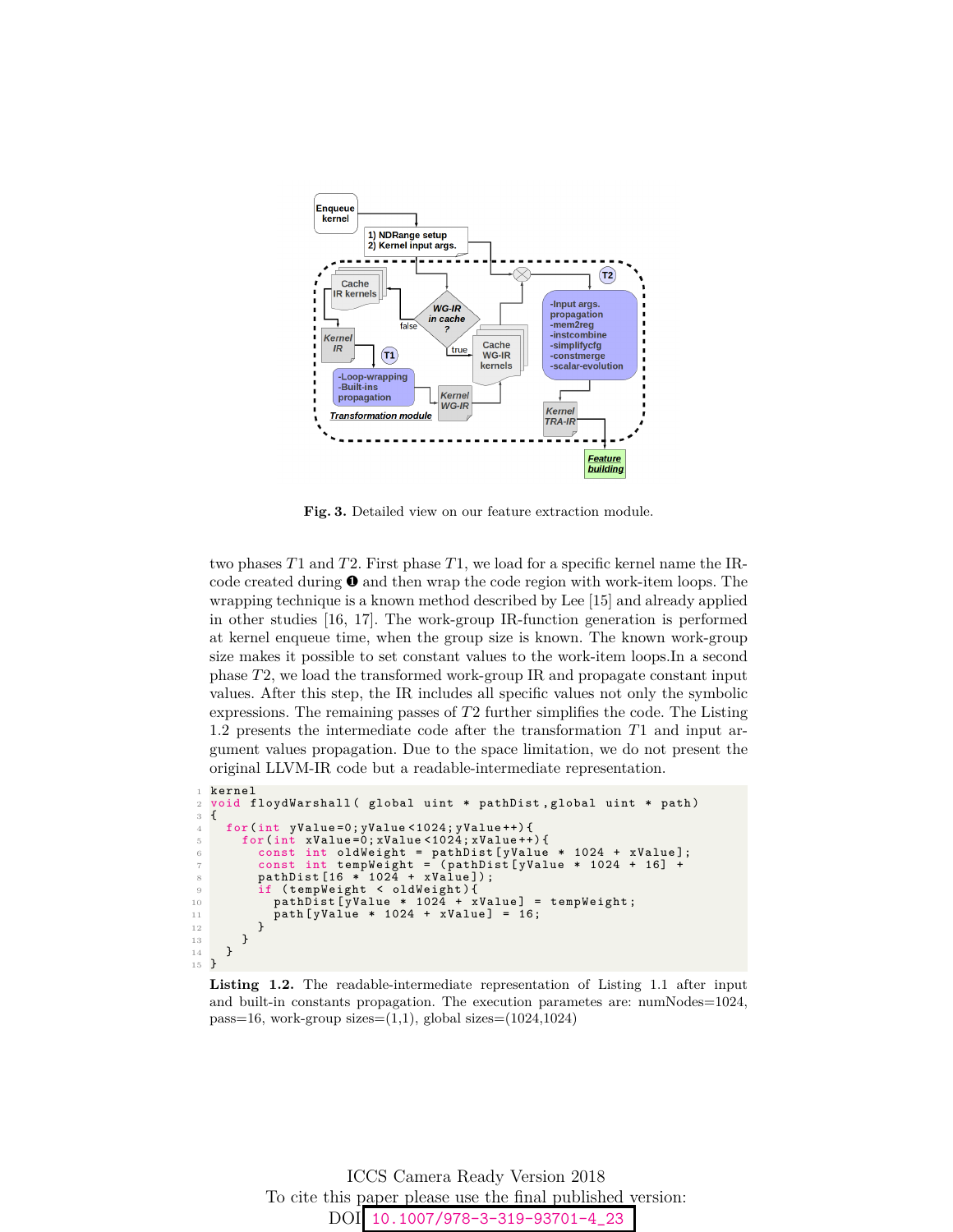We can observe that the constant propagation pass, enables to determine how the memory accesses are distributed. Now the system can extract not only how many load and stores are requested, but also how are they distributed. With pure static code analysis, this information is not available. Additionally, compared to the pure static methods we analyze more accurately the instructions. Our method simplifies the control flow graph and analyzes only the executable instructions. In contrast, the static code analysis scans all basic blocks also these that are not used. Furthermore, we extract for each load and store instructions the Scalar Evolution (SCEV) expressions. The extracted SCEV expressions represent the evolution of loop variables in a closed form [18, 19]. A SCEV consist of a starting value, an operator and an increment value. They have the format  $\{, +, \}$ . The base of an SCEV defines its value at loop iteration zero and the step of an SCEV defines the values added on every subsequent loop iteration [20]. For example, the SCEV expression for the load instruction in Listing 1.2 on line 6 has the form  $\{\{\%pathDist, +, 4096\}, +, 4\}$ . We can see that this compact representation describes the memory access of the kernel input argument %*pathDist*. With this information, we analyze the SCEVs for existing loads and stores to infer the memory access. We group the extracted memory accesses in four groups. First invariant accesses with the stride zero. Stride zero accesses(i.e., invariant) means that the memory access index is the same for all loop iterations in a work-group. The second group, consecutive accesses with stride one. Stride one means that the memory access index increases by one for consecutive loop iterations. The third group, non-consecutive accesses with the stride *N*, where *N* means that the memory access index is neither invariant nor stride one. Finally, the last group, the unknown accesses with the stride *X*. In general, SCEV expression can have an unknown value due to a dependence on the results calculated during the code execution. Table 1 presents all extracted information about the kernel function.

|               | Features                                                            | Description                    |
|---------------|---------------------------------------------------------------------|--------------------------------|
| ${\bf F1}$    | $(arithmetic$ inst $)/(all$ inst $) $ computational intensity ratio |                                |
| $\mathbf{F2}$ | $(memory\_inst)/(all\_inst)$                                        | memory intensity ratio         |
| F3            | $(control\_inst)/(all\_inst)$                                       | control intensity ratio        |
| F4            | data size                                                           | global memory allocated        |
| F5            | qlobalWorkSize                                                      | number of global threads       |
| $ {\bf F6} $  | localWorkSize                                                       | number of local threads        |
| F7            | workGroups                                                          | number of work-groups          |
| F8            | Stride0                                                             | invariant memory accesses      |
| F9            | Stride1                                                             | consecutive memory accesses    |
|               | F10 StrideN                                                         | scatter/gather memory accesses |
|               | $\textbf{F11} StrideX$                                              | unknown memory accesses        |

**Table 1.** Features extracted with our dynamic analysis method. These features are used to build the predictive model.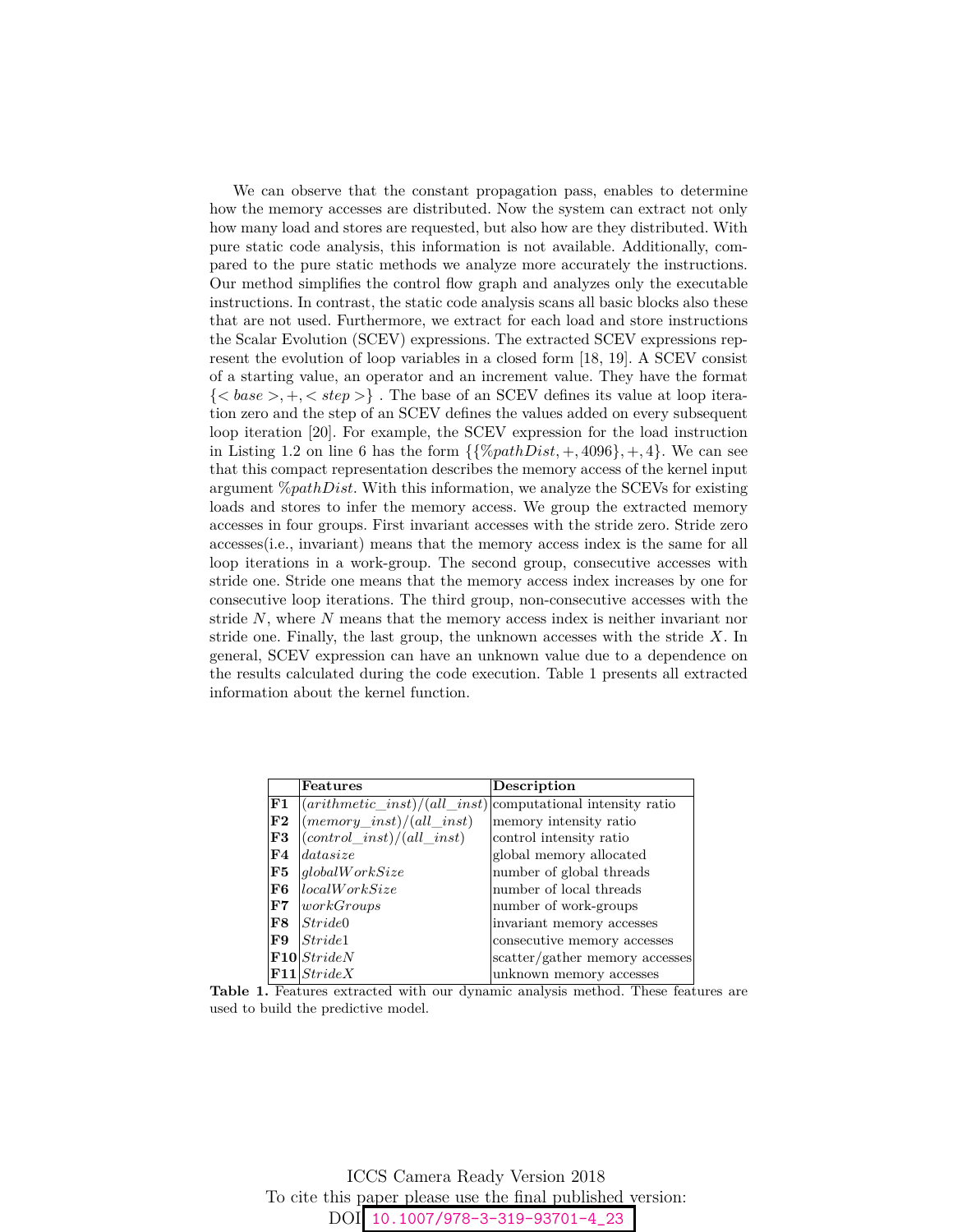The selected features are not specific for any micro-architecture or device type. We extract the existing OpenCL-C arithmetic, control and memory instructions. Additionally in contrast to other approaches, we extract the memory access pattern. The selection of the features is a design specific decision. We analyze in more detail the importance of selected features in Section 4.2. In the next section, we use our extracted features to create the training data and describe how we train our predictive model.

#### **3.3 Building the prediction model**

Building machine-learning based models involves the collection of data that is used in the model training and evaluation. To retrieve the data we execute, extract features and measure the execution time for various test applications. We use different applications implemented in: the NVIDIA OpenCL SDK [21], the AMD APP SDK [14], and the Polybench OpenCL v2.5 [22]. We execute the applications with different input data sizes. The purpose of this is twofold. First, the variable sizes of input data let us collect more training data and second, the data is more diverse due to the implicit change in work-group sizes. Many of these applications adapt the number of work-groups with the change of input/output data sizes. By varying the input variables of applications, we create the data set with 5887 samples. The list of application is shown in Table 2.

| Suite     | Application                      |           | Input sizes Application  | Input sizes |
|-----------|----------------------------------|-----------|--------------------------|-------------|
| AMD SDK   | Binary Search                    | 80K-1M    | Bitonic Sort             | 8K-64K      |
|           | Binomial Option                  | 1K-64K    | <b>Black Scholes</b>     | 34M         |
|           | <b>DCT</b>                       | 130K-20M  | Fast Walsh Transform     | $2K-32K$    |
|           | Floyd Warshall                   | 1K-64K    | LU Decomposition         | 8M          |
|           | Monte Carlo Asian 4M-8M          |           | Matrix Multiplication    | 130K-52M    |
|           | Matrix Transpose                 | 130K-50M  | Quasi Random Sequence 4K |             |
|           | Reduction                        | 8K        | RadixSort                | 8K-64K      |
|           | Simple Convolution 130K-1M       |           | Scan Large Arrays        | 4K-64K      |
|           | Nvidia SDK DXT Compression 2M-6M |           | Median Filter            | 3M          |
|           | Dot Product                      | 9K-294K   | FDTD3d                   | 8M-260M     |
|           | <b>HMM</b>                       | $2M-4M$   | Tridiagonal              | 320K-20M    |
| Polybench | Atax                             | 66K-2M    | Bicg                     | 66K-2M      |
|           | Gramschmidt                      | 15K-1M    | Gesummy                  | $130K-5M$   |
|           | Correlation                      | $130K-5M$ | Covariance               | 130K-52M    |
|           | Svrk                             | 190K-5M   | Svr2k                    | $190K-5M$   |

**Table 2.** The applications used to train and evaluate our predictive model.

In our approach, we execute presented OpenCL programs on the CPU and the GPU to measure the speedup of the GPU execution for each individual kernel over the CPU. Furthermore, to consider various costs of data transfers on architectures with discrete and integrated GPUs, we measure the transfer times between the CPU and GPU. We define it as *DT*. To model the real cost of the execution on the GPUs, we add the *DT* to the GPU execution time. Finally, in a last step we combine the CPU/GPU execution times and label the kernel-code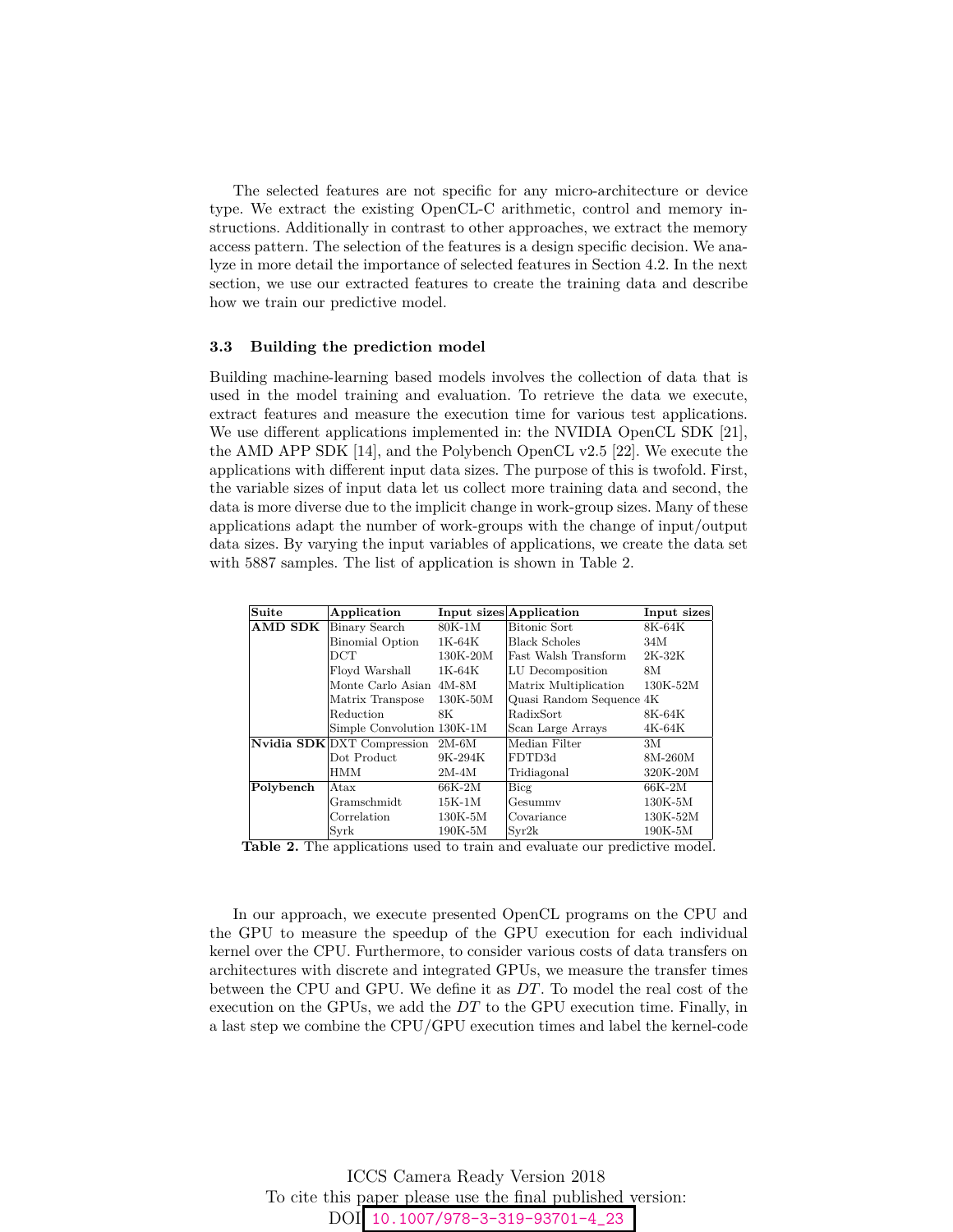to one of five speed-up classes. The Equation 1 defines the speed-up categories for our predictive model.

$$
Speedup\_class = \begin{cases} Class1 & \frac{CPU}{GPU+DT} \leq 1x(no\ speedup) \\ Class2 & 1x < \frac{CPU}{GPU+DT} \leq 3x \\ Class3 & 3x < \frac{CPU}{GPU+DT} \leq 5x \\ Class4 & 5x < \frac{CPU}{GPU+DT} \leq 7x \\ Class5 & \frac{CPU}{GPU+DT} \geq 7x \end{cases} \tag{1}
$$

In our experiments, we use the Random Forest (RF) classifier. The reason fo this is twofold. First, the RF classifier enables to build the relative feature importance ranking. In Section 5 we use this metric to explore the relative feature importance on the classification accuracy. The second one is that, the classifiers based on decision trees are usually fast. We also investigated other machine learning algorithms but due to the space limitations, we will not show a detailed comparison of these classifiers. Finally, once the model is trained we use the trained model during the runtime  $\pmb{\Theta}$  to determine the kernel scheduling.

# **4 Experimental Evaluation**

#### **4.1 Hardware and Software Platforms**

We evaluate on three CPU+GPU platforms. The details are shown in Table 3. All platforms have Intel CPUs, two platforms include discrete GPUs. The third platform is an Intel SoC (System on Chip) with integrated CPU/GPU. We use LLVM 3.8 with Ubuntu-Linux 16.04 LTS to drive our feature extraction tool. The host-side compiler is GCC 5.4.0 with -O3 option. On the device-side Intel OpenCL SDK 2.0, NVIDIA Cuda SDK 8.0 and AMD OpenCL SDK 2.0 provide compliers.

#### **4.2 Evaluation of the model**

We train and evaluate two speed-up models with different features to compare our approach with the state of the art. The first model, is based on our dynamic feature extraction method. Table 1 shows the features applied to build the model. To train and build the second model, we extract statically only the code features *F*1-*F*7 from the kernel function (i.e. during the JIT-compilation). The memory access features *F*8-*F*11 known only during the runtime are not included. For both models, we apply the following train and evaluation method. We split 10 times our dataset into train and test sets. Each time we randomly select 33% of dataset samples for the evaluation process. The remaining 67% are used to train the model. Figure 4 presents the confusion matrix for the evaluation scenario.

We observe that the prediction accuracy for the model created with dynamic features is higher than for the model based on static features. On the Platform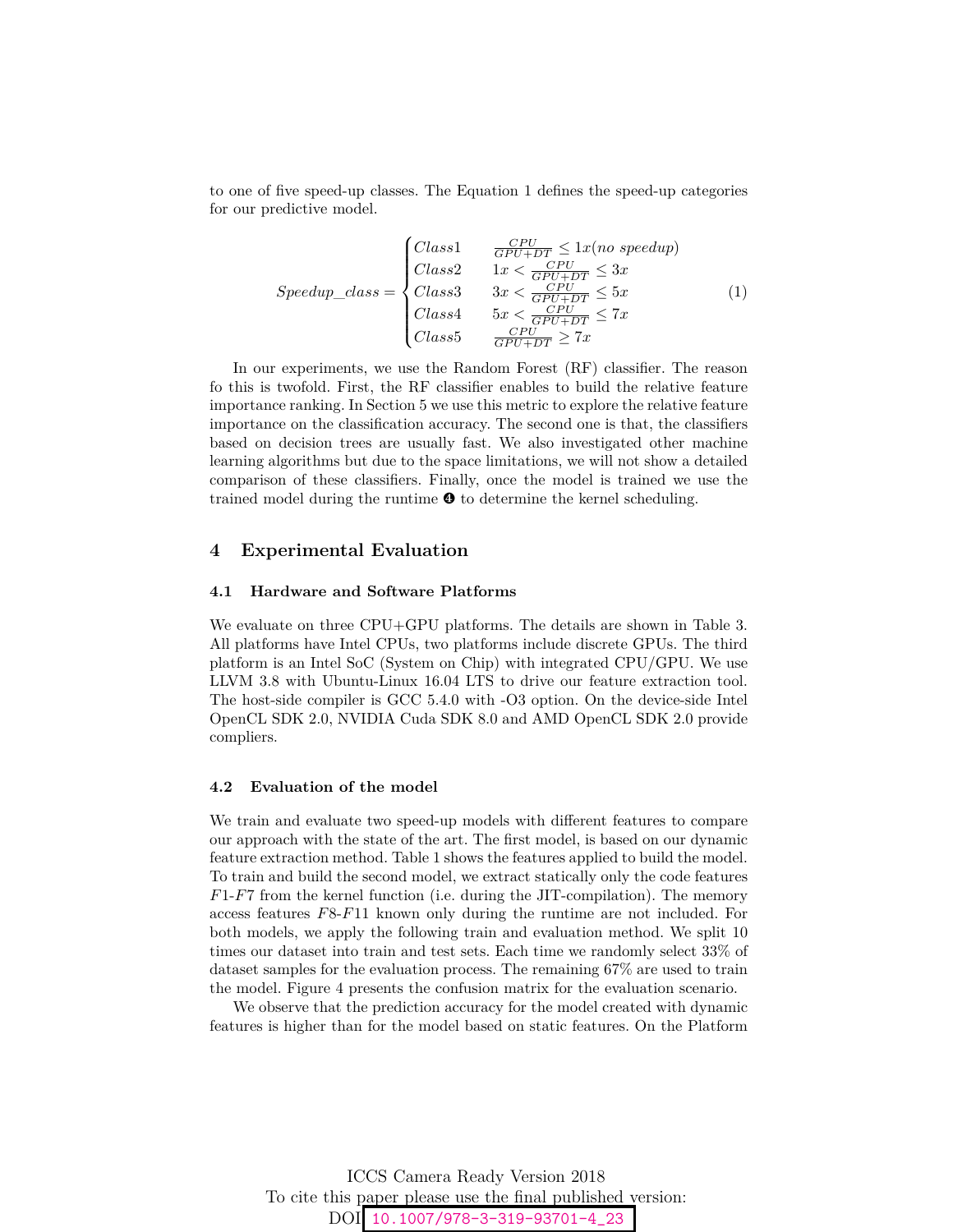| Platform A                                      | ${\bf CPU}$                      | GPU                             |
|-------------------------------------------------|----------------------------------|---------------------------------|
|                                                 | I7-4930K                         | Radeon R9-290                   |
| Architecture                                    | Ivy Bridge                       | Hawaii                          |
| Core Count                                      | $6(12 \text{ w}/\text{ HT})2560$ |                                 |
| Core Clock                                      | 3.9 GHz 0.9 GHz                  |                                 |
| Memory bandwidth $59.7\; \mathrm{GB/s}$         |                                  | $320 \text{ GB/s}$              |
| Platform B                                      | $\rm CPU$                        | GPU                             |
|                                                 | I7-6600U                         | $HD-520$                        |
| Architecture                                    | Skylake Skylake                  |                                 |
| Core Count                                      | $2(4 \text{ w}/ \text{ HT})$ 192 |                                 |
| Core Clock                                      | 3.4 GHz 1.0 GHz                  |                                 |
| Memory bandwidth $34.1 \text{ GB/s}$ 25.6 GB/s  |                                  |                                 |
| Platform C                                      | CPU                              | GPU                             |
|                                                 |                                  | Xeon E5-2667 Geforce GTX 780 Ti |
| Architecture                                    | Sandy Bridge Kepler              |                                 |
| Core Count                                      | $6(12 \text{ w}/\text{ HT})2880$ |                                 |
| Core Clock                                      | 3.5 GHz 0.9 GHz                  |                                 |
| Memory bandwidth $51.2 \text{ GB/s}$ 288.4 GB/s | $\sim$                           |                                 |

**Table 3.** Hardware Platforms

A the model based on dynamic features have a 90.1% mean accuracy. The accuracy values is an average over testing scenarios. We calculate the accuracy as the ratio between sum of values on the diagonal in Figure 4 to all values. We observe similar results for two other Platforms B and C. The mean accuracies for the remaining platforms are 77% and 84% for Platforms B and C respectively. Overall, we can report increase of the prediction accuracy with dynamically extracted features by 9,5%, 4,9% and 4,1% for the tested Platforms. We observe also that, the model based on dynamic features leads to lower slowdowns. We can observe from Figure 4 that the model with static features predicts less accurate, the error rate is 19,4%, for the dynamic model only 9,9%. More importantly, we can see that the distribution of errors is different. Overall, we can observe that the number of miss-predictions, values below and above the diagonal, is higher for the model created with static features. In the worst case, the model based on statically extracted features predicts only 36 times correctly the 7*x* speed-up on the GPU. This point corresponds to the lowest row in the confusion matrix presented in Figure 4.

### **5 Discussion**

We find out in our experiments that the predictive models designed with the dynamic code features are more accurate and lead to lower performance degradation in context of workload distribution. To further explore the impact of dynamic features on the classification, we analyze the relative feature importance. The selected RF classifier enables to build the relative feature importance ranking. The relative feature importance metric is based on two statistical methods Gini-impurity and the Information gain. More details about the RF classifier and the feature importance metric are included in the [23]. Figure 5 presents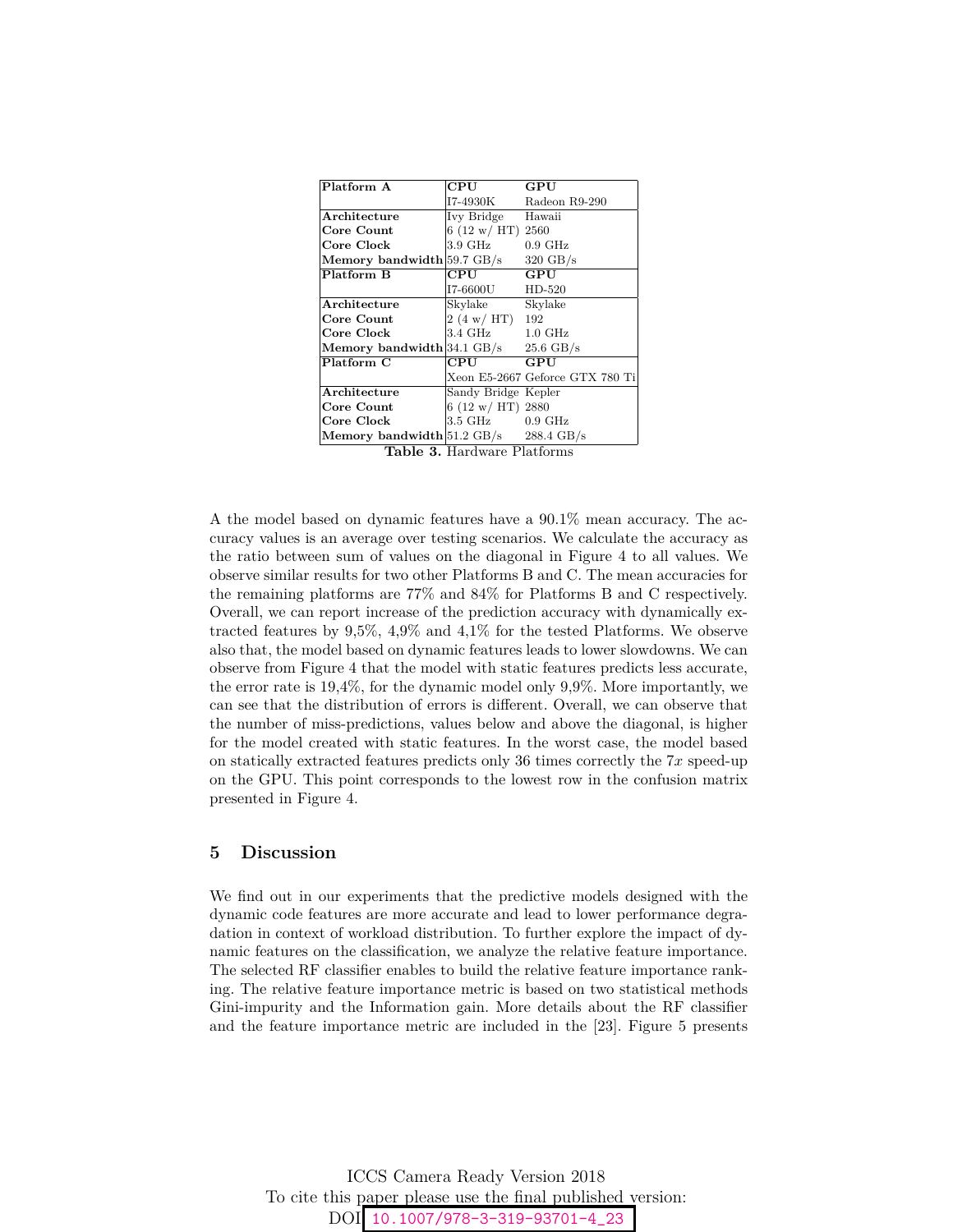

**Fig. 4.** The confusion matrix for platform A, (a) results for the model with dynamic features (b) results without dynamic features.

the relative feature importance for the both models presented in the previous section.



**Fig. 5.** Relative feature importance for the classifier (a) trained with dynamic features and (b) with statically extracted features. The values on X-Axis are features presented in Table 1, the Y-Axis represents the ranking of relative feature importance.

We can observe for the model created with the dynamic code features that the most informative features (i.e. mostly reducing the model variance), are consecutive memory access *F*9 and the *F*5 number of global work-items. For the second model created with statically extracted features, most informative are number of loads and stores the *F*2 and again the *F*5 count of global work-items. The high position in the ranking for loads and stores confirms the importance of memory accesses extracted with our dynamic approach. One intuitive and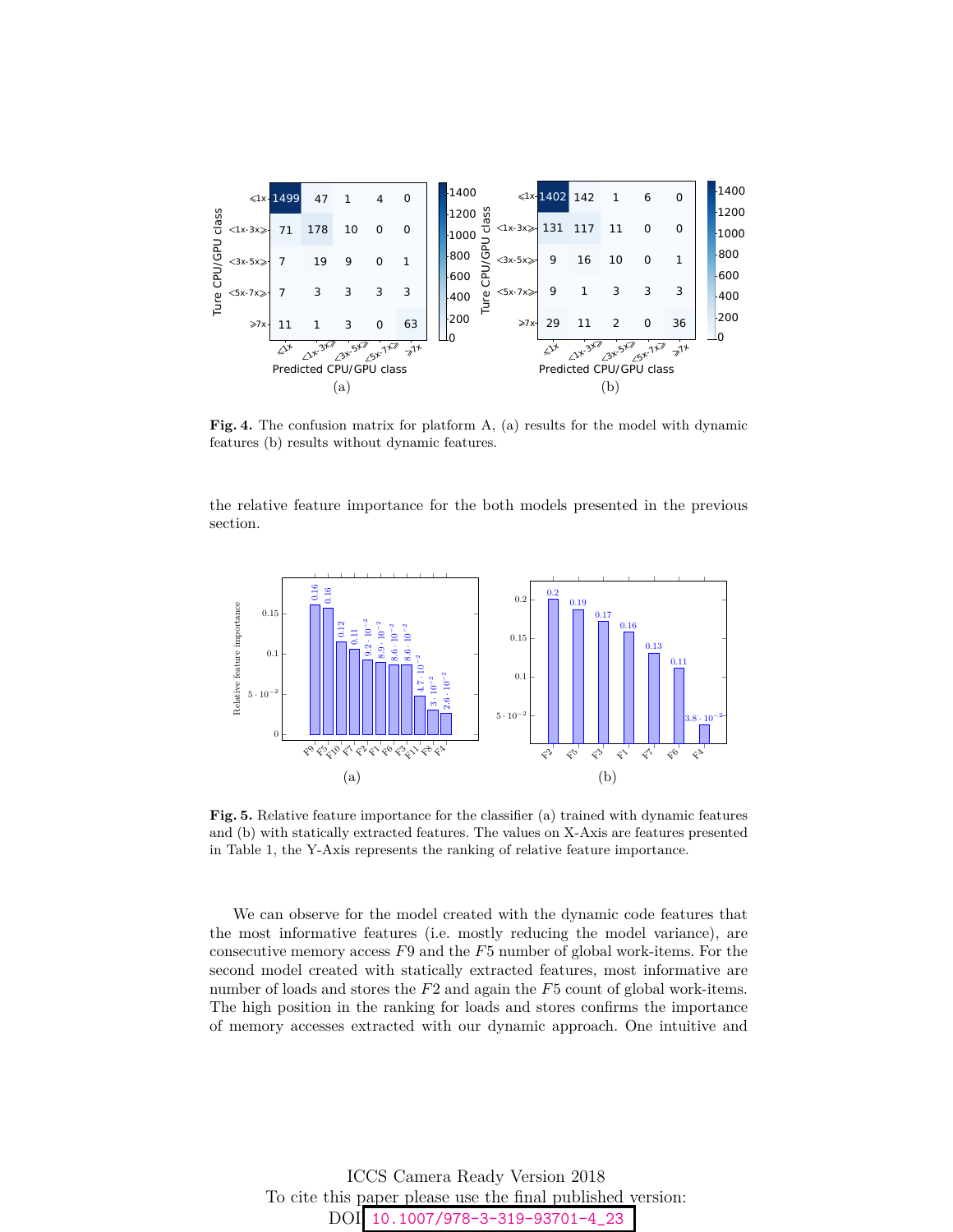reasonable explanation for the importance of dynamic code features (memory accesses) would be that many of the analyzed workloads are memory-bound.

#### **5.1 Limitations**

Our dynamic approach described in previous sections increases a classification accuracy. However, the proposed and described method in this paper has also several limitations. Our memory access analysis is limited to a sub-set of all possible code variants. The Scalar Evolution pass computes only the symbolic expressions for combinations of constants, loop variables and static variables. It supports only a common integer arithmetic like addition, subtraction, multiplication or unsigned division [20]. Other possible code variants and resulting statements lead to unknown values. Another aspect is the feature extraction time. Compared to the pure static methods our dynamic method generates an overhead during the runtime. We can observe the variable overhead between 0.3 and 4 ms, dependent on the platform capabilities and the code complexity.

# **6 Conclusion and Outlook**

Deploying data parallel applications using the right hardware is essential for improving application performance on heterogeneous platforms. A wrong device selection and as a result not efficient workload distribution may lead to a significant performance loss. In this paper, we propose a novel systematic approach to build the predictive model that estimates the compute device with an optimal application speed-up. Our approach uses dynamic features available only during the runtime. This improves the prediction accuracy independently of the applications and hardware setups. Therefore, we believe that our work provides an effective and adaptive approach for users who are looking for high performance and efficiency on heterogeneous platforms. The performed experiments and results encourage us to extend and improve our methodology in the future. We will extract and experiment with other code features and classifiers. Additionally, we will improve our feature extraction method to further increase the model accuracy and reduce the overall runtime.

# **References**

- [1] Calotoiu, A., Hoefler, T., Poke, M., Wolf, F.: Using automated performance modeling to find scalability bugs in complex codes. In Gropp, W., Matsuoka, S., eds.: International Conference for High Performance Computing, Networking, Storage and Analysis, SC'13, Denver, CO, USA - November 17 - 21, 2013, New York, NY, USA, ACM (2013) 45:1–45:12
- [2] Hoefler, T., Gropp, W., Kramer, W., Snir, M.: Performance modeling for systematic performance tuning. In: State of the Practice Reports. SC '11, New York, NY, USA, ACM (2011) 6:1–6:12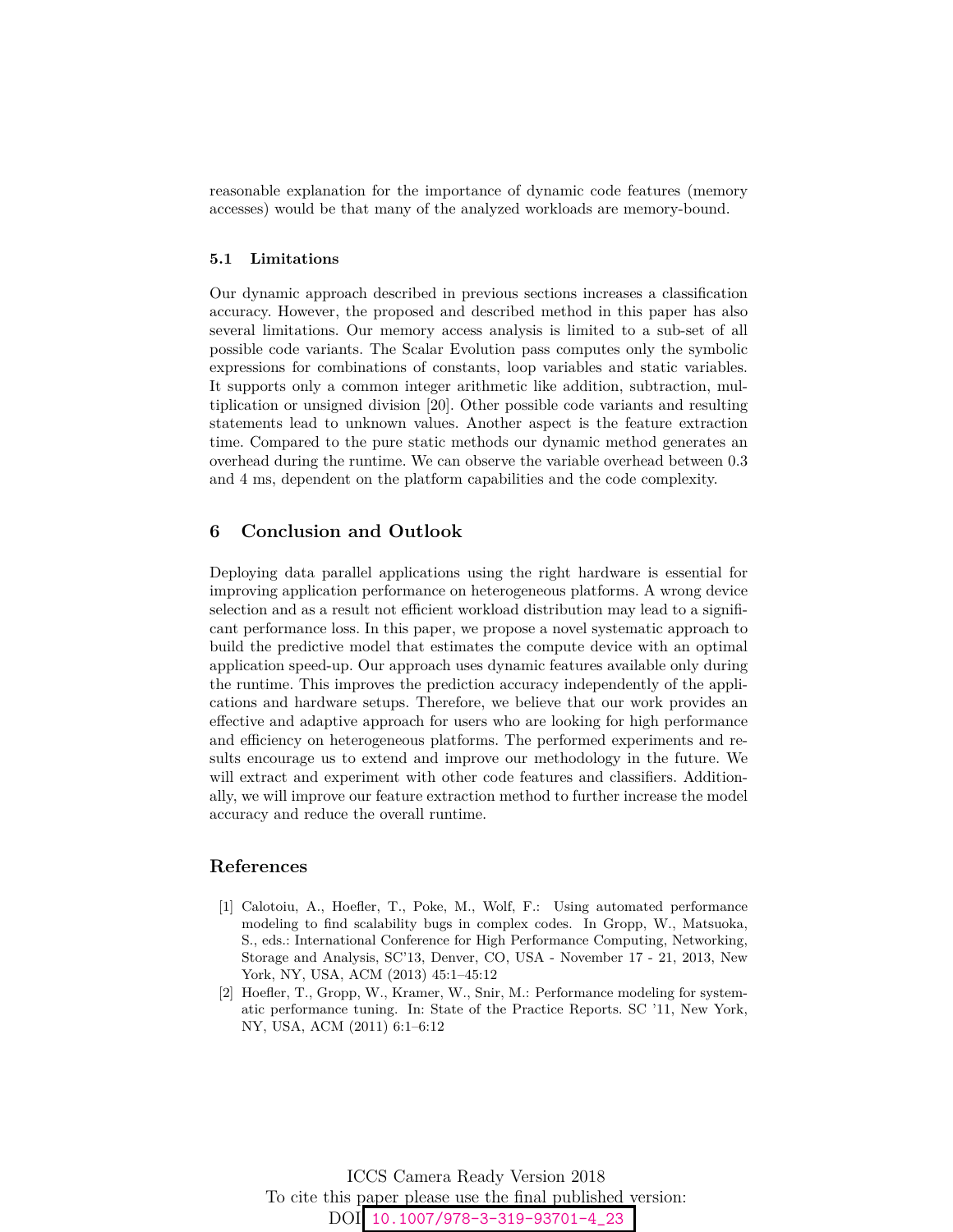- [3] Lopez-Novoa, U., Mendiburu, A., Miguel-Alonso, J.: A survey of performance modeling and simulation techniques for accelerator-based computing. IEEE Trans. Parallel Distrib. Syst. **26**(1) (2015) 272–281
- [4] Bailey, D.H., Snavely, A. In: Performance Modeling: Understanding the Past and Predicting the Future. Springer Berlin Heidelberg, Berlin, Heidelberg (2005) 185–195
- [5] Nagasaka, H., Maruyama, N., Nukada, A., Endo, T., Matsuoka, S.: Statistical power modeling of GPU kernels using performance counters. In: Green Computing Conference, IEEE Computer Society (2010) 115–122
- [6] Kerr, A., Diamos, G.F., Yalamanchili, S.: Modeling GPU-CPU workloads and systems. In Kaeli, D.R., Leeser, M., eds.: Proceedings of 3rd Workshop on General Purpose Processing on Graphics Processing Units, GPGPU 2010, Pittsburgh, Pennsylvania, USA, March 14, 2010. Volume 425 of ACM International Conference Proceeding Series., ACM (2010) 31–42
- [7] Dao, T.T., Kim, J., Seo, S., Egger, B., Lee, J.: A performance model for gpus with caches. IEEE Trans. Parallel Distrib. Syst. **26**(7) (2015) 1800–1813
- [8] Baldini, I., Fink, S.J., Altman, E.R.: Predicting GPU performance from CPU runs using machine learning. In: SBAC-PAD, Washington, DC, USA, IEEE Computer Society (2014) 254–261
- [9] Tripathy, B., Dash, S., Padhy, S.K.: Multiprocessor scheduling and neural network training methods using shuffled frog-leaping algorithm. Computers & Industrial Engineering **80** (2015) 154–158
- [10] Grewe, D., O'Boyle, M.F.P.: A static task partitioning approach for heterogeneous systems using openCL. In Knoop, J., ed.: Compiler Construction – (20th CC'11 (Part of 14th ETAPS'11)). Volume 6601 of Lecture Notes in Computer Science (LNCS). Springer-Verlag (NY), Saarbruken, Germany (March-April 2011) 286– 305
- [11] Magni, A., Dubach, C., O'Boyle, M.F.P.: Automatic optimization of threadcoarsening for graphics processors. In Amaral, J.N., Torrellas, J., eds.: PACT, ACM (2014) 455–466
- [12] Kofler, K., Grasso, I., Cosenza, B., Fahringer, T.: An automatic input-sensitive approach for heterogeneous task partitioning. In Malony, A.D., Nemirovsky, M., Midkiff, S.P., eds.: ICS, ACM (2013) 149–160
- [13] Wen, Y., Wang, Z., O'Boyle, M.F.P.: Smart multi-task scheduling for opencl programs on CPU/GPU heterogeneous platforms. In: 21st International Conference on High Performance Computing, HiPC 2014, Goa, India, December 17-20, 2014. (2014) 1–10
- [14] AMD: AMD APP SDK v2.9 (2014)
- [15] Lee, J., Kim, J., Seo, S., Kim, S., Park, J., Kim, H., Dao, T.T., Cho, Y., Seo, S.J., Lee, S.H., Cho, S.M., Song, H.J., Suh, S., Choi, J.: An opencl framework for heterogeneous multicores with local memory. In Salapura, V., Gschwind, M., Knoop, J., eds.: 19th International Conference on Parallel Architecture and Compilation Techniques (PACT 2010), Vienna, Austria, September 11-15, 2010, ACM (2010) 193–204
- [16] Kim, H.S., Hajj, I.E., Stratton, J.A., Lumetta, S.S., mei W. Hwu, W.: Localitycentric thread scheduling for bulk-synchronous programming models on CPU architectures. In Olukotun, K., Smith, A., Hundt, R., Mars, J., eds.: Proceedings of the 13th Annual IEEE/ACM International Symposium on Code Generation and Optimization, CGO 2015, San Francisco, CA, USA, February 07 - 11, 2015, IEEE Computer Society (2015) 257–268